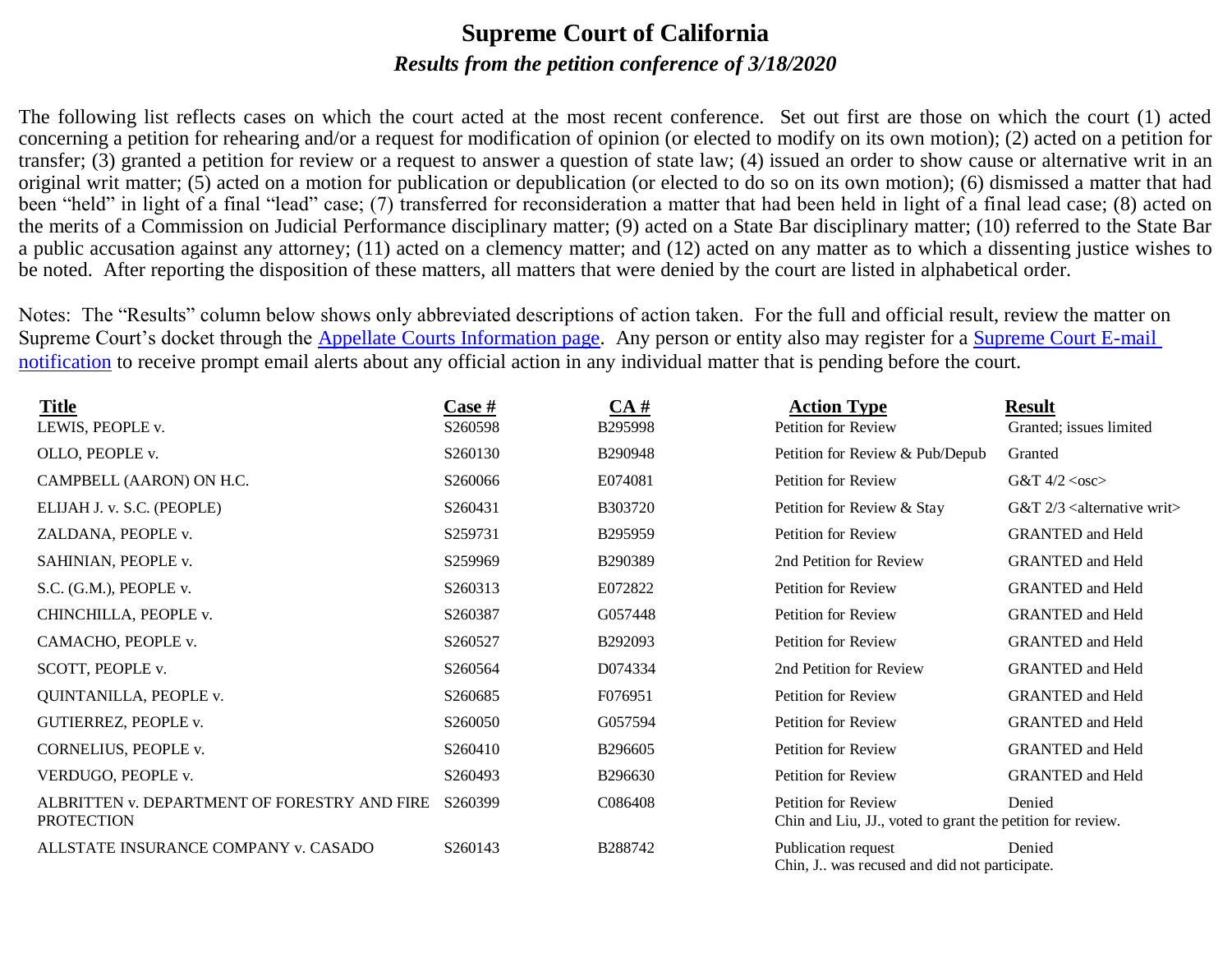| <b>Title</b>                                                                                                                                                | Case #  | CA#     | <b>Action Type</b>                                                         | <b>Result</b>          |
|-------------------------------------------------------------------------------------------------------------------------------------------------------------|---------|---------|----------------------------------------------------------------------------|------------------------|
| HOME DEPOT U.S.A. v. OCCUPATIONAL SAFETY AND<br>HEALTH APPEALS BOARD (DEPARTMENT OF<br>INDUSTRIAL RELATIONS, DIVISION OF<br>OCCUPATIONAL SAFETY AND HEALTH) | S260000 | E071313 | Publication request<br>Chin, J was recused and did not participate.        | Denied                 |
| THOMAS (DAVID MATHESON) ON H.C.                                                                                                                             | S258267 |         | Habeas Corpus petition<br>Corrigan, J was recused and did not participate. | Denied                 |
| <b>ACCUSATION OF CATHERINE</b>                                                                                                                              | S260468 |         | Accusation against an attorney                                             | Denied                 |
| <b>ACCUSATION OF GRANTHAM</b>                                                                                                                               | S260439 |         | Accusation against an attorney                                             | Denied                 |
| <b>ACCUSATION OF MADRIGAL</b>                                                                                                                               | S260373 |         | Accusation against an attorney                                             | Denied                 |
| ACOSTA, PEOPLE v.                                                                                                                                           | S260623 | B288884 | Petition for Review                                                        | Denied                 |
| ANDRADE, PEOPLE v.                                                                                                                                          | S260549 | C083282 | Petition for Review                                                        | Denied                 |
| BARRAZA, PEOPLE v.                                                                                                                                          | S260552 | B291988 | Petition for Review                                                        | Denied                 |
| BARRERA, PEOPLE v.                                                                                                                                          | S259961 | F076511 | Petition for Review                                                        | Denied                 |
| BAUMER (WILLIAM) ON H.C.                                                                                                                                    | S259601 |         | Habeas Corpus petition                                                     | Denied                 |
| BAZZO (FRANK MONACO) ON H.C.                                                                                                                                | S258460 |         | Habeas Corpus petition                                                     | Denied                 |
| BERNAL, PEOPLE v.                                                                                                                                           | S260091 | H045620 | <b>Petition for Review</b>                                                 | Denied                 |
| BISCOTTI v. CITY OF YUBA CITY                                                                                                                               | S260681 | C086870 | Petition for Review                                                        | Denied                 |
| BLACKNELL, PEOPLE v.                                                                                                                                        | S260596 | A156923 | Petition for Review                                                        | Denied                 |
| BOXLEY, PEOPLE v.                                                                                                                                           | S260085 | C085032 | Petition for Review                                                        | Denied                 |
| BRADLEY, PEOPLE v.                                                                                                                                          | S260682 | B294286 | Petition for Review                                                        | Denied                 |
| BROWN, PEOPLE v.                                                                                                                                            | S260310 | B289641 | <b>Petition for Review</b>                                                 | Denied                 |
| CANYON VIEW LIMITED v. LAKEVIEW LOAN<br><b>SERVICING</b>                                                                                                    | S260102 | B285489 | Petition for Review & Pub/Depub                                            | Denied (review & pub.) |
| CARR, PEOPLE v.                                                                                                                                             | S260591 | B295680 | Petition for Review                                                        | Denied                 |
| CATLETT (BRAD LEE) ON H.C.                                                                                                                                  | S260053 | F077204 | Petition for Review                                                        | Denied                 |
| COLBERT (GEORGE K.) ON H.C.                                                                                                                                 | S259246 |         | Habeas Corpus petition                                                     | Denied                 |
| DELGADO, PEOPLE v.                                                                                                                                          | S260634 | B296759 | <b>Petition for Review</b>                                                 | Denied                 |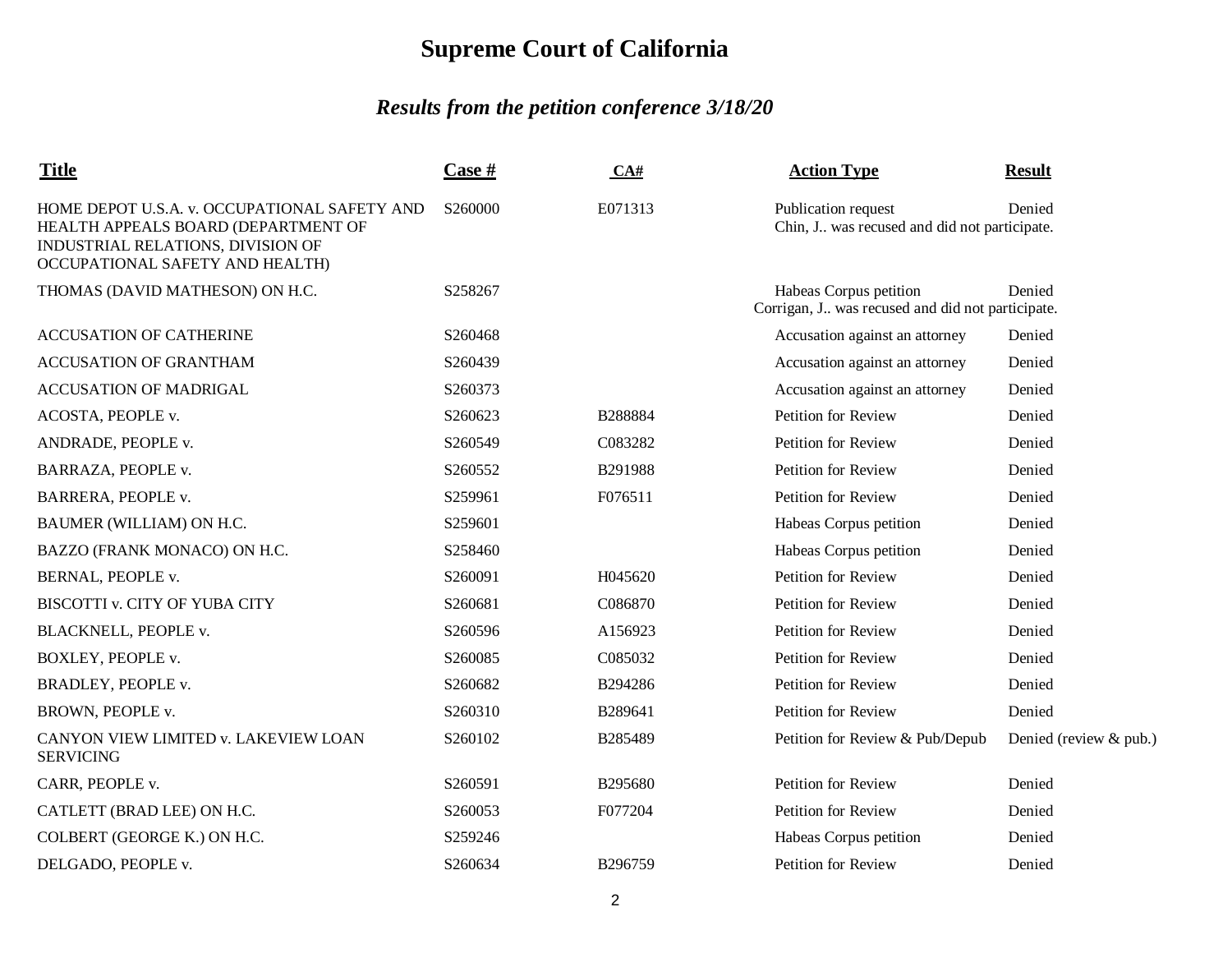| <b>Title</b><br>DENNIS, PEOPLE v.                        | Case #<br>S260554 | CA#<br>C082634 | <b>Action Type</b><br>Petition for Review | <b>Result</b><br>Denied |
|----------------------------------------------------------|-------------------|----------------|-------------------------------------------|-------------------------|
| DEUTSCHE BANK NATIONAL TRUST COMPANY v.<br><b>BLYTHE</b> | S260679           | E071451        | Petition for Review                       | Denied                  |
| DILLINGHAM (RICKY ALEXANDER) ON H.C.                     | S259530           |                | Habeas Corpus petition                    | Denied                  |
| ELLAWENDY, PEOPLE v.                                     | S260314           | H046986        | Petition for Review                       | Denied                  |
| ESPINOZA, PEOPLE v.                                      | S260569           | F077688        | Petition for Review                       | Denied                  |
| FALLS, PEOPLE v.                                         | S260551           | E071538        | Petition for Review                       | Denied                  |
| FELIX, PEOPLE v.                                         | S260316           | F075094        | Petition for Review                       | Denied                  |
| FRANKLIN (ERNEST LEE) ON H.C.                            | S259622           |                | Habeas Corpus petition                    | Denied                  |
| GOMEZ (GUSTAVO) ON H.C.                                  | S260578           | B303699        | Petition for Review                       | Denied                  |
| GONZALES, PEOPLE v.                                      | S260604           | E070827        | Petition for Review                       | Denied                  |
| <b>GONZALEZ v. CITY OF LOS ANGELES</b>                   | S260084           | B287125        | Petition for Review                       | Denied                  |
| GONZALEZ, PEOPLE v.                                      | S260530           | G056775        | Petition for Review                       | Denied                  |
| GRIFFIN, PEOPLE v.                                       | S260436           |                | Petition for Review                       | Denied                  |
| <b>GUNTER v. PARKER</b>                                  | S259616           | B288546        | Publication request                       | Denied                  |
| HERNANDEZ (EDUARDO) ON H.C.                              | S259674           |                | Habeas Corpus petition                    | Denied                  |
| HERNANDEZ (EDUARDO) ON H.C.                              | S259744           |                | Habeas Corpus petition                    | Denied                  |
| HIGHTOWER (EDWARD E.) ON H.C.                            | S259638           |                | Habeas Corpus petition                    | Denied                  |
| HOWELL, PEOPLE v.                                        | S260643           | F075026        | Petition for Review                       | Denied                  |
| HUBBARD (ZANE) ON H.C.                                   | S259435           |                | Habeas Corpus petition                    | Denied                  |
| HUBBARD (ZANE) ON H.C.                                   | S260867           |                | Habeas Corpus petition                    | Denied                  |
| HYSON, PEOPLE v.                                         | S260227           | A153805        | Petition for Review                       | Denied                  |
| IN RE A.C.                                               | S260488           | H047125        | Petition for Review                       | Denied                  |
| IN RE A.C.                                               | S260490           | H047136        | Petition for Review                       | Denied                  |
| IN RE PARIS J.                                           | S260404           | B297543        | Petition for Review                       | Denied                  |
| IN RE S.C.                                               | S260556           | G058291        | Petition for Review                       | Denied                  |
| IN RE S.R.                                               | S260360           | A156307        | 2nd Petition for Review                   | Denied                  |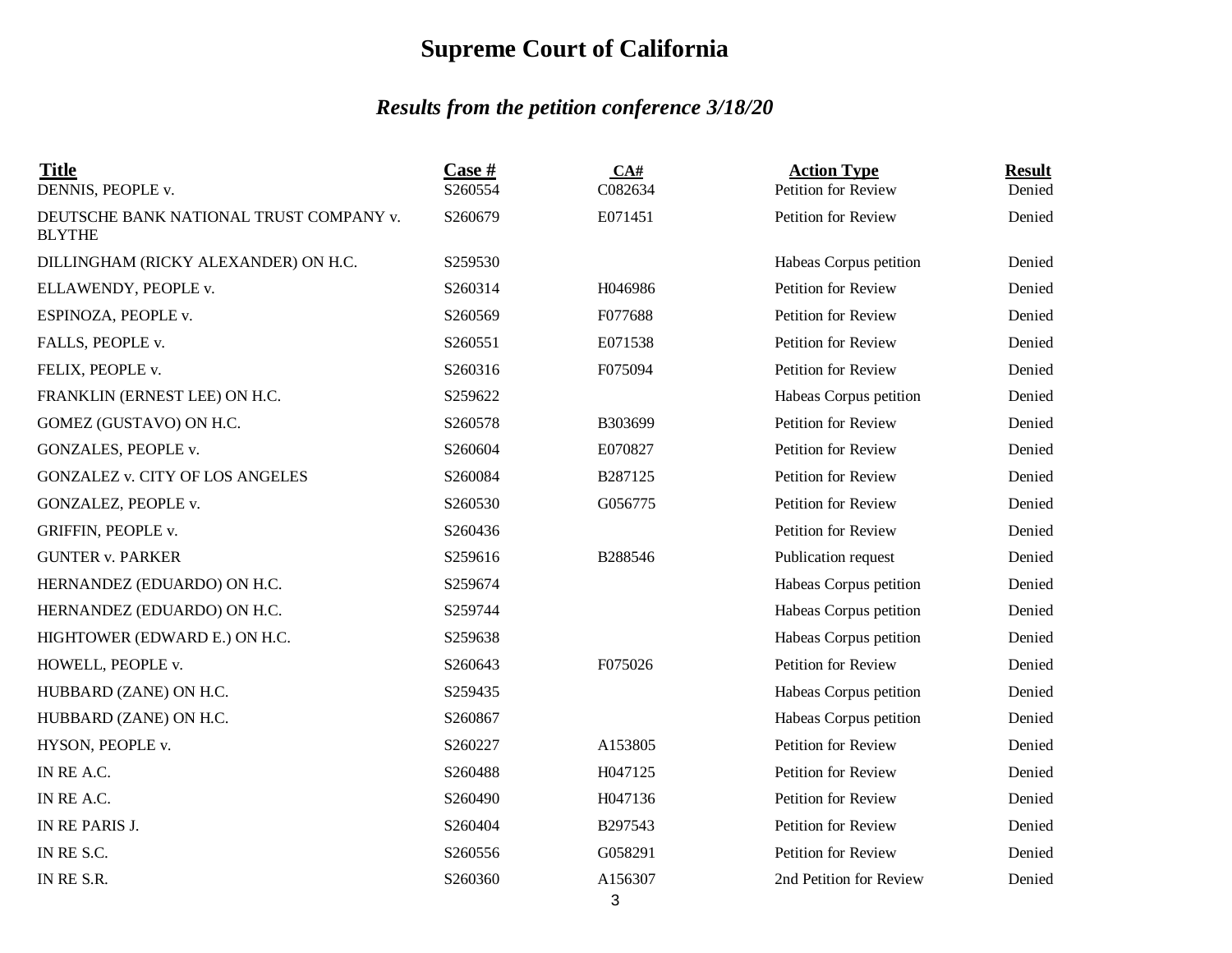| <b>Title</b><br>JACKSON, PEOPLE v.    | Case #<br>S260607 | CA#<br>D074822 | <b>Action Type</b><br><b>Petition for Review</b> | <b>Result</b><br>Denied |
|---------------------------------------|-------------------|----------------|--------------------------------------------------|-------------------------|
| JAURIQUE, PEOPLE v.                   | S260230           | F075467        | Petition for Review                              | Denied                  |
| JOHNSON, PEOPLE v.                    | S260610           | D074954        | Petition for Review                              | Denied                  |
| LATEEF v. DUTT (SEKHON)               | S260589           | A150824        | Petition for Review                              | Denied                  |
| LIN v. THOMPSON                       | S260433           | B283223        | <b>Petition for Review</b>                       | Denied                  |
| MARTINEZ, PEOPLE v.                   | S260562           | H045108        | Petition for Review                              | Denied                  |
| MATTHEWS (IVAN LEE) ON H.C.           | S259652           |                | Habeas Corpus petition                           | Denied                  |
| MCCOLLUM (JAYMES T.) ON H.C.          | S259624           |                | Habeas Corpus petition                           | Denied                  |
| MORALES, PEOPLE v.                    | S260553           | B294263        | <b>Petition for Review</b>                       | Denied                  |
| MURRAY (DAVID) ON H.C.                | S258421           |                | Habeas Corpus petition                           | Denied                  |
| NAVARETTE, PEOPLE v.                  | S259557           | B286031        | 2nd Petition for Review                          | Denied                  |
| OROZCO, PEOPLE v.                     | S260649           | B298585        | Petition for Review                              | Denied                  |
| PEDROZA v. CSK AUTO                   | S260113           | B287788        | Petition for Review                              | Denied                  |
| PHAM, PEOPLE v.                       | S260434           | G056926        | Petition for Review                              | Denied                  |
| PLACENCIA v. STRAZICICH               | S260012           | G055631        | <b>Petition for Review</b>                       | Denied                  |
| REYES v. S.C. (STARBUCKS CORPORATION) | S261169           | A159626        | Petition for Review & Stay                       | Denied (review & stay)  |
| RODRIGUEZ-GONZALEZ, PEOPLE v.         | S260661           | B296423        | Petition for Review                              | Denied                  |
| ROMAN, PEOPLE v.                      | S260557           | B293519        | <b>Petition for Review</b>                       | Denied                  |
| ROSENSCHEIN, PEOPLE v.                | S259574           | E071453        | Petition for Review                              | Denied                  |
| RUFFIN, PEOPLE v.                     | S260078           | B289334        | Petition for Review                              | Denied                  |
| RUIZ, PEOPLE v.                       | S259992           | F076231        | Petition for Review                              | Denied                  |
| SAECHAO (SENG CHOY) ON H.C.           | S259425           |                | Habeas Corpus petition                           | Denied                  |
| SANDERS, PEOPLE v.                    | S260644           | D074660        | Petition for Review                              | Denied                  |
| SANTANA (CESAR) ON H.C.               | S259577           |                | Habeas Corpus petition                           | Denied                  |
| SANTIAGO (EDWIN SANABRIA) ON H.C.     | S259311           |                | Habeas Corpus petition                           | Denied                  |
| SCHMIDT, PEOPLE v.                    | S260503           | A155789        | Petition for Review                              | Denied                  |